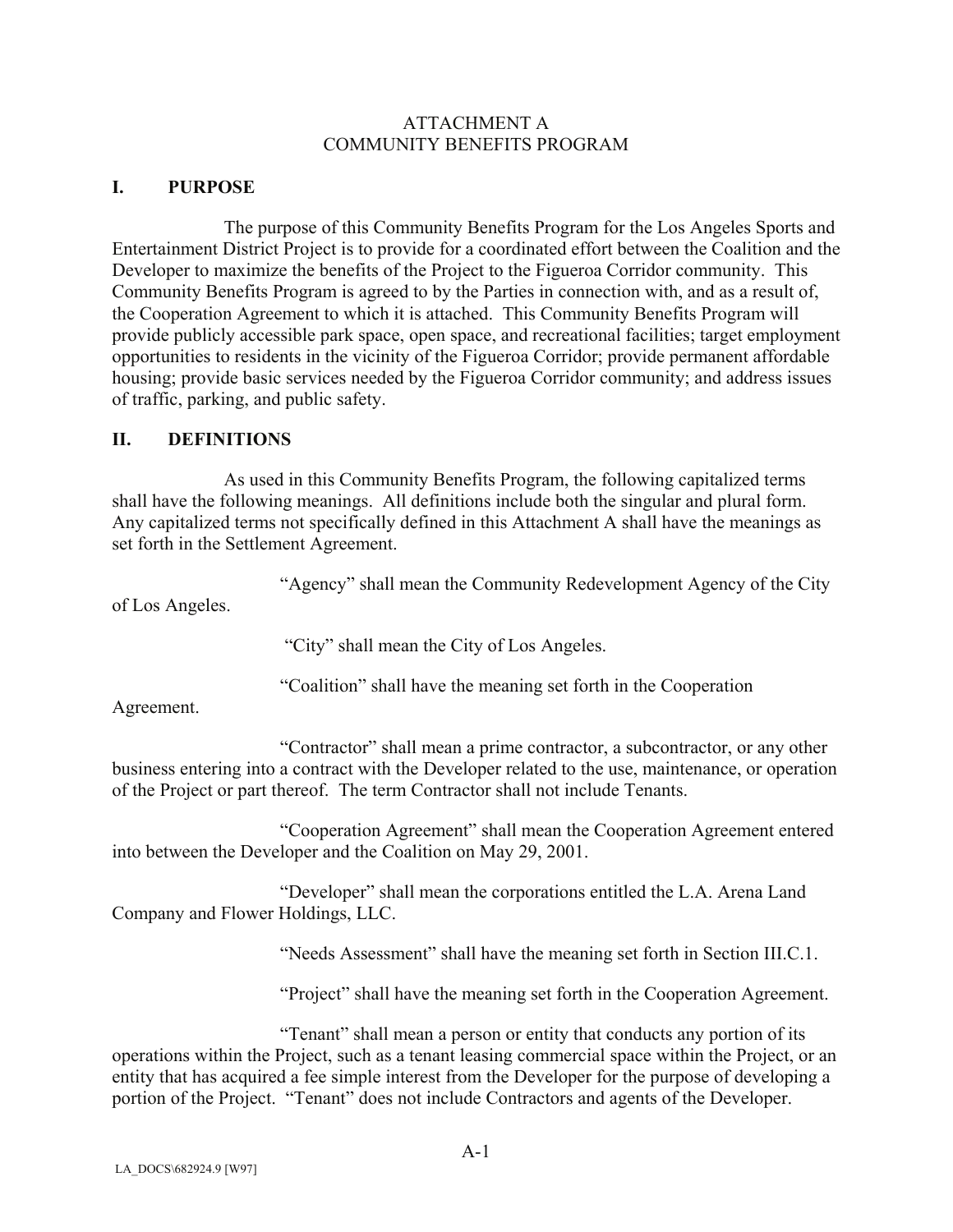Tenant shall exclude any tenant of a residential dwelling unit, any guest or other client of any hotel and any governmental entity.

# **III. PARKS AND RECREATION**

**A. PURPOSE.** The purpose of this Section is to help address the deficit of park space in the Figueroa Corridor community. The Figueroa Corridor contains less than a quarter of the park space acreage required by the City. The park construction efforts under this Section will help address this deficit, providing a measurable and lasting benefit to the Figueroa Corridor community.

**B. QUIMBY FEES.** Developer agrees to pay all fees required by the Los Angeles Municipal Code, Chapter I, Article 7, Section 17.12, "park and recreation site acquisition and development provisions," subject to offsetting credits as allowed by that section and/or state law and approved by the city. The Coalition shall support Developer's application for Quimby credit under this section, provided that Developer's applications for credits are based on publicly accessible space and facilities.

### **C. PARKS AND OPEN SPACE NEEDS ASSESSMENT.**

1. **Needs Assessment.** The Developer will fund an assessment of the need for parks, open space, and recreational facilities in the area bounded by the following streets: Beverly Boulevard and the 101 freeway (north boundary); Western Avenue (west boundary); Vernon Avenue (south boundary); and Alameda Street (east boundary). Developer will commence fulfillment of its responsibilities under this section III.C within 90 days after enactment by the Los Angeles City Council of a development agreement ordinance for the Project.

2. **Funding.** Developer will fund the Needs Assessment in an amount between \$50,000 and \$75,000, unless the Coalition consents to the Developer funding the Needs Assessment in an amount less than \$50,000.

3. **Selection of organization conducting needs assessment.** The Needs Assessment will be conducted by a qualified organization agreed upon by both the Developer and the Coalition, and paid an amount consistent with Section III.C.2, above. The Developer and the Coalition may enlist other mutually agreed upon organizations to assist in conducting the Needs Assessment.

# **D. PARK AND RECREATION FACILITY CREATION BY DEVELOPER.**

1. **Park and recreation facility creation.** Following the completion of the needs assessment, the Developer shall fund or cause to be privately funded at least one million dollars (\$1,000,000) for the creation or improvement of one or more parks and recreation facilities, including but not limited to land acquisition, park design, and construction, within a one-mile radius of the Project, in a manner consistent with the results of the Needs Assessment. By mutual agreement of the Coalition and the Developer, this one-mile radius may be increased. Each park or recreation facility created pursuant to this agreement shall be open to the public and free of charge. Developer shall have no responsibility for operation or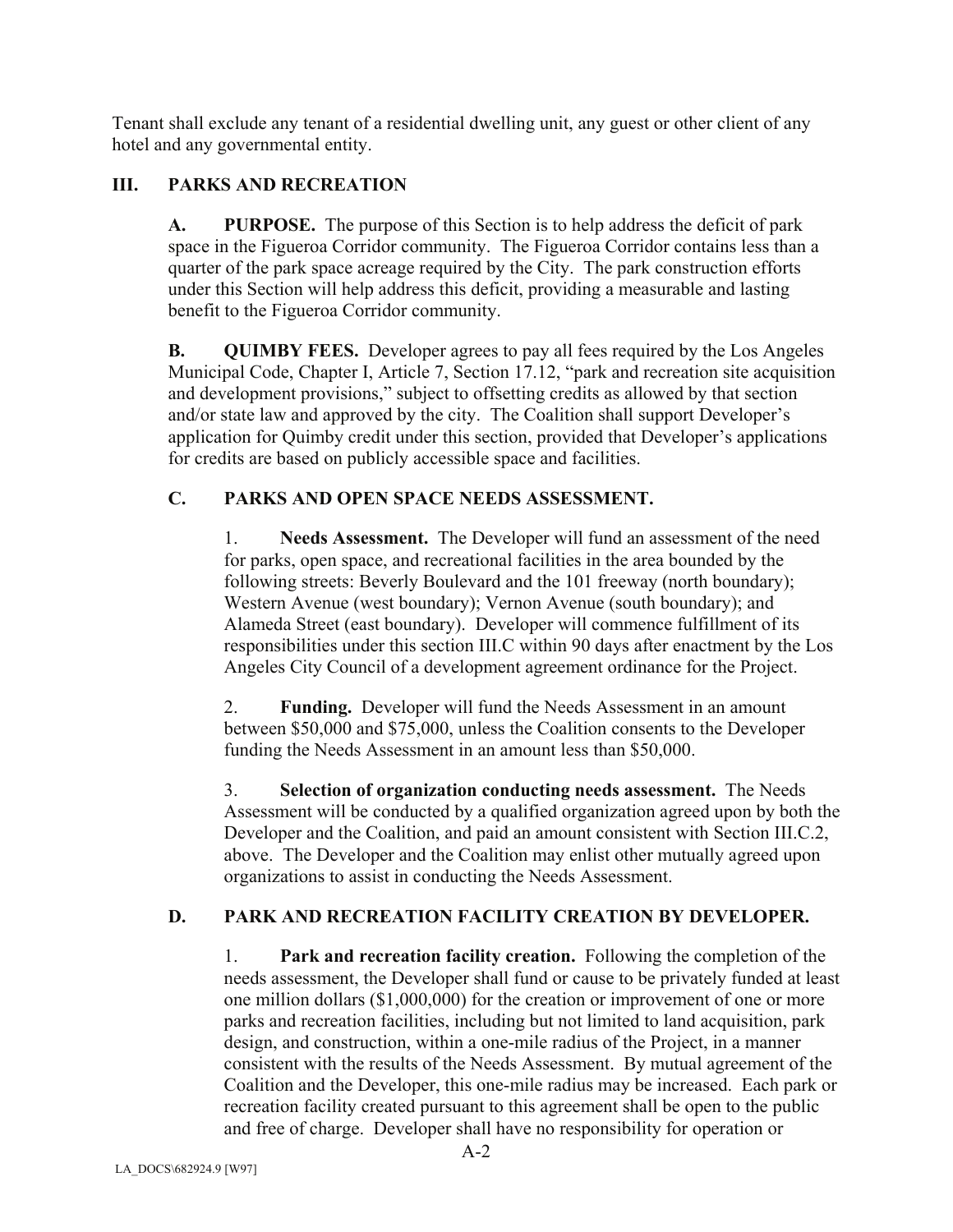maintenance of any park and recreation facility created or improved pursuant to this agreement. Developer after consultation with the Coalition shall select the location of park and recreation facilities to be created or improved. Park and recreation facilities shall be created or improved in a manner such that a responsible entity shall own, operate, and maintain such facilities. Each park created or improved pursuant to this agreement shall include active recreation components such as playgrounds and playing fields, and shall also include permanent improvements and features recommended by the Needs Assessment, such as restroom facilities, drinking fountains, park benches, patio structures, barbecue facilities, and picnic tables. Recreation facilities created pursuant to this Section should to the extent appropriate provide opportunities for physical recreation appropriate for all ages and physical ability levels.

2. **Timeline**. The park and recreation facilities created or improved pursuant to this agreement shall be completed within five years of completion of the Needs Assessment. At least \$800,000 of the funds described in Section III.D.1, above, shall be spent within four years of completion of the Needs Assessment.

# **E. OPEN SPACE COMPONENTS OF DEVELOPMENT.**

1. **Street-level plaza.** The Project will include a street-level plaza of approximately one-acre in size and open to the public.

2. **Other public spaces.** The Project will include several publicly-accessible open spaces, such as plazas, paseos, walkways, terraces, and lawns.

# **IV. COMMUNITY PROTECTION**

**A. PARKING PROGRAM**. The Developer shall assist the Coalition with the establishment of a residential permit parking program as set forth below.

1. **Permit Area**. The area initially designated as part of the Parking Program is generally bounded by James Wood Drive on the north, Byram and Georgia Streets on the west, Olympic Boulevard on the south and Francisco on the east. The permit area may be adjusted from time to time by mutual agreement of the Developer and the Coalition or upon action by the City determining the actual boundaries of a residential parking district in the vicinity of the Project.

2. **Developer Support**. The Developer shall support the Coalition's efforts to establish the parking program in the permit area by requesting the City to establish a residential permit parking district through a letter to City Council members and City staff, testimony before the City Council or appropriate Boards of Commissioners, and through technical assistance which reasonably may be provided by Developer's consultants.

To defray the parking program's costs to residents of the permit area, the Developer shall provide funding of up to \$25,000 per year for five years toward the cost of developing and implementing the parking program within the permit area. Such funding shall be provided to the City.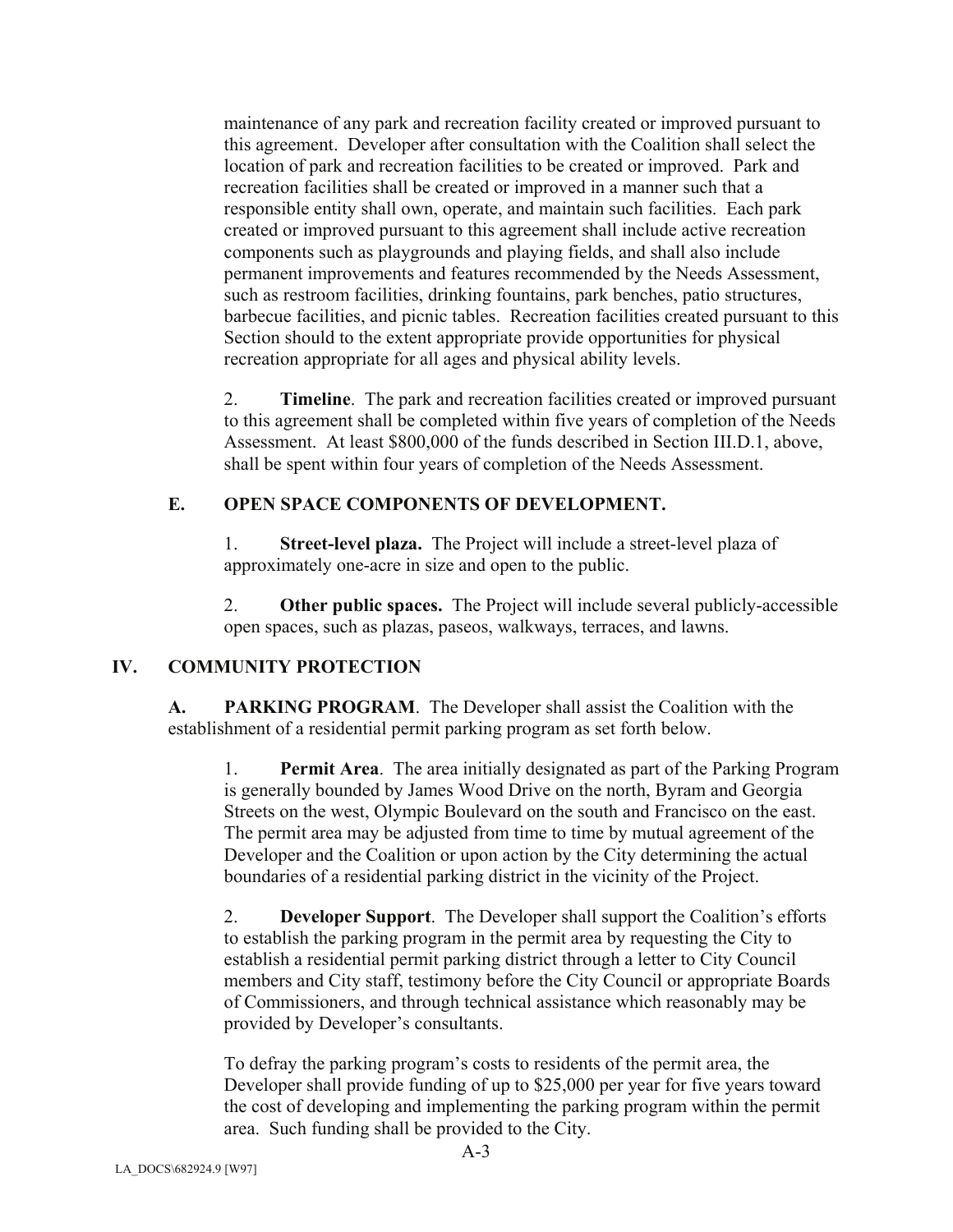3. **Limitations**. The Coalition understands, acknowledges and hereby agrees that the City's determination of whether to establish a residential permit parking district and the boundaries thereof are within the City's sole discretion. The Developer is not liable for any action or inaction on the part of the City as to establishment of a residential permit parking district or for the boundaries thereof. The Coalition understands, acknowledges and hereby agrees that the total annual aggregate cost of a residential permit parking district may exceed \$25,000 per year and that in such event, the Developer shall have no liability for any amounts in excess of \$25,000 per year for five years.

**B.** TRAFFIC. The Developer in consultation with the Coalition shall establish a traffic liaison to assist the Figueroa Corridor community with traffic issues related to the Project.

**C. SECURITY**. The Developer shall encourage the South Park Western Gateway Business Improvement District to address issues of trash disposal and community safety in the residential areas surrounding the Project. The Developer shall request the BID to provide additional trash receptacles in the vicinity of the Project, including receptacles located in nearby residential areas.

# **V. LIVING WAGE PROGRAM**

# **A. DEVELOPER RESPONSIBILITIES REGARDING LIVING WAGES.**

1. **Compliance With Living Wage Ordinance.** The Developer, Tenants, and Contractors shall comply with the City's Living Wage Ordinance, set forth in the Los Angeles Administrative Code, Section 10.37, to the extent such ordinance is applicable.

2. **Seventy Percent Living Wage Goal.** The Developer shall make all reasonable efforts to maximize the number of living wage jobs in the Project. The Developer and the Coalition agree to a Living Wage Goal of maintaining 70% of the jobs in the Project as living wage jobs. The Developer and the Coalition agree that this is a reasonable goal in light of all of the circumstances. Achievement of the Living Wage Goal shall be measured five years and ten years from the date of this Agreement. In the event that actual performance is less than 80% of the goal for two consecutive years, Developer shall meet and confer with the Coalition at the end of such two year period to determine mutually agreeable additional steps which can and will be taken to meet the Living Wage Goal.

3. **Achievement of Living Wage Goal.** For purposes of determining the percentage of living wage jobs in the Project, the following jobs shall be considered living wage jobs:

- jobs covered by the City's Living Wage Ordinance;
- jobs for which the employee is paid on a salaried basis at least \$16,057.60 per year if the employee is provided with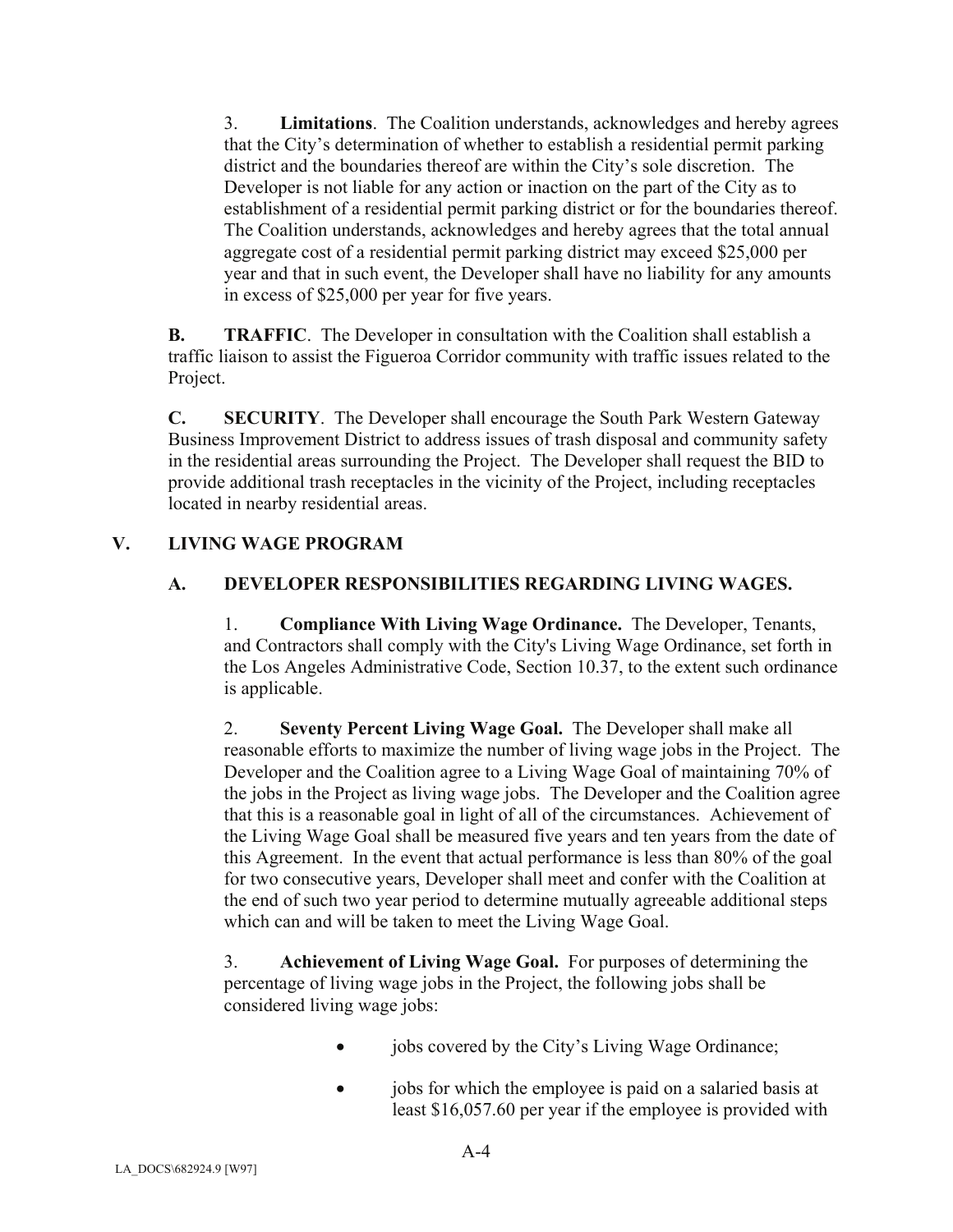employer-sponsored health insurance, or \$18.657.60 per year otherwise (these amounts will be adjusted in concert with cost-of-living adjustments to wages required under the City's Living Wage Ordinance);

- $\bullet$  jobs for which the employee is paid at least \$7.72 per hour if the worker is provided with employer-sponsored health insurance, or \$8.97 per hour otherwise (these amounts will be adjusted in concert with cost-of-living adjustments to wages required under the City's Living Wage Ordinance); and
- jobs covered by a collective bargaining agreement.

The percentage of living wage jobs in the Project will be calculated as the number of on-site jobs falling into any of the above four categories, divided by the total number of on-site jobs. The resulting number will be compared to the Living Wage Goal to determine whether the Living Wage Goal has been achieved.

4. **Developer Compliance If Goal Not Met.** Whether or not the Living Wage Goal is being met at the five- and ten-year points, the Developer shall be considered to be in compliance with this Section if it is in compliance with the remaining provisions of this Section.

5. **Reporting Requirements**. The Developer will provide an annual report to the City Council's Community and Economic Development Committee on the percentage of jobs in the Project that are living wage jobs. The report will contain project-wide data as well as data regarding each employer in the Project. Data regarding particular employers will not include precise salaries; rather, such data will only include the number of jobs and the percentage of these jobs that are living wage jobs, as defined in Section V.A.3**,** above. If the report indicates that the Living Wage Goal is not being met, the Developer will include as part of the report a discussion of the reasons why that is the case. In compiling this report, Developer shall be entitled to rely on information provided by Tenants and Contractors, without responsibility to perform independent investigation. This report shall be filed for any given year or partial year by April 30th of the succeeding year.

### **6. Selection of Tenants.**

a. **Developer Notifies Coalition Before Selecting Tenants.** At least 45 days before signing any lease agreement or other contract for space within the Project, the Developer shall notify the Coalition that the Developer is considering entering into such lease or contract, shall notify the Coalition of the identity of the prospective Tenant, and shall, if the Coalition so requests, meet with the Coalition regarding the prospective Tenant's impact on the 70% living wage goal. If exigent circumstances so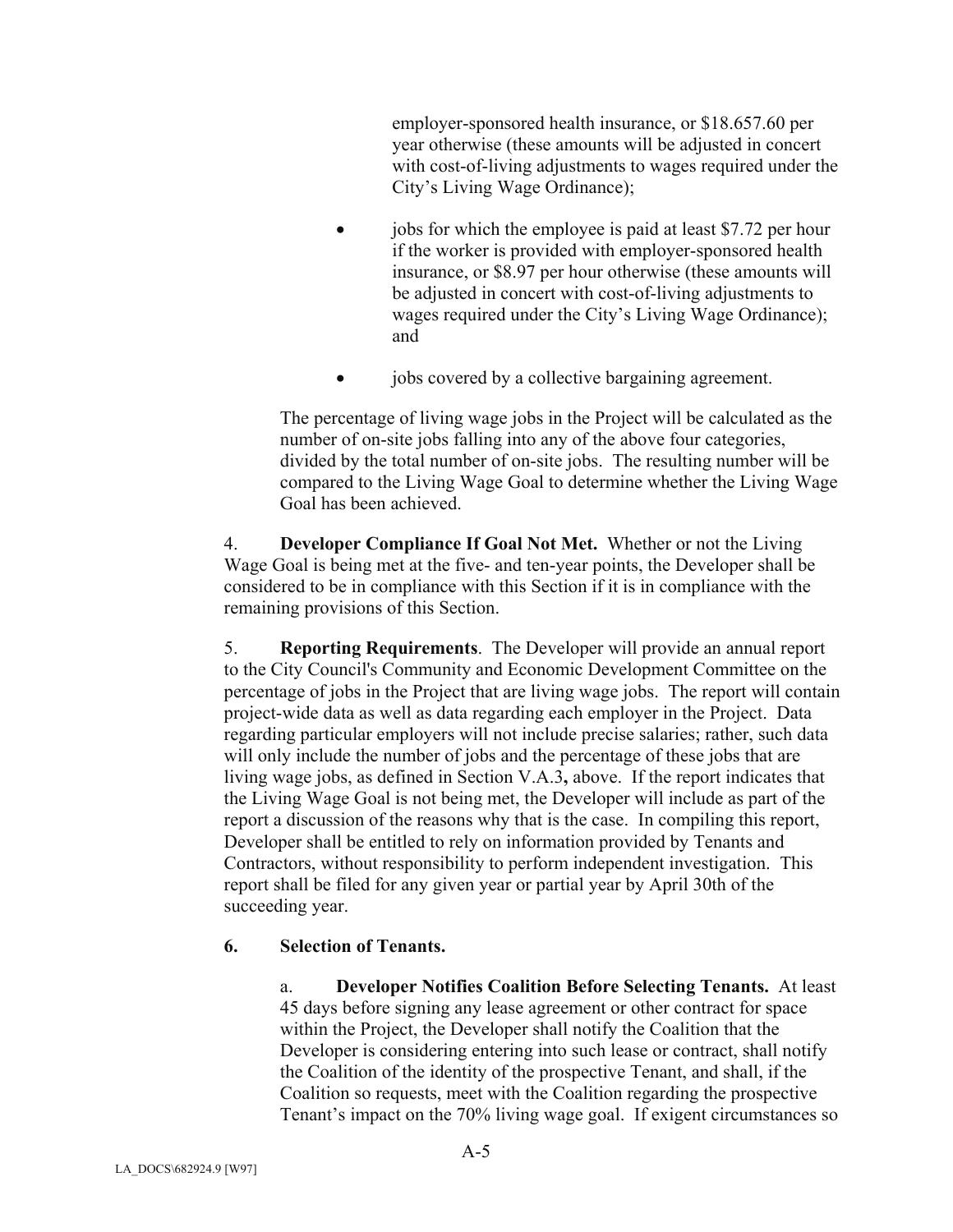require, notice may be given less than 45 days prior to signing such a lease agreement or other contract; however, in such cases the Developer shall at the earliest possible date give the Coalition notice of the identity of the prospective Tenant, and, if the Coalition requests a meeting, the meeting shall occur on the earliest possible date and shall in any event occur prior to the signing of the lease agreement or other contract.

b. **Coalition Meeting with Prospective Tenants.** At least 30 days before signing a lease agreement or other contract for space within the Proposed Development, the Developer will arrange and attend a meeting between the Coalition and the prospective Tenant, if the Coalition so requests. At such a meeting, the Coalition and the Developer will discuss with the prospective Tenant the Living Wage Incentive Program and the Health Insurance Trust Fund, and will assist the Coalition in encouraging participation in these programs. If exigent circumstances so require, such a meeting may occur less than 30 days prior to the signing of a lease agreement; however, in such cases the meeting shall be scheduled to occur on the earliest possible date and shall in any event occur prior to the signing of the lease agreement or other contract. The Developer will not enter into a lease agreement with any prospective Tenant that has not offered to meet with the Coalition and the Developer regarding these issues prior to signing of the lease.

c. **Consideration of Impact on Living Wage Goal.** When choosing between prospective Tenants for a particular space within the Project, the Developer will, within commercially reasonable limits, take into account as a substantial factor each prospective Tenant's potential impact on achievement of the Living Wage Goal.

d. **Tenants Agree to Reporting Requirements.** Tenants are not required to participate in the Living Wage Incentive Program or the Health Insurance Trust Fund. However, all Tenants in the Project shall make annual reports as set forth in Section V.B.3, below. The Developer will include these reporting requirements as a material term of all lease agreements or other contracts for space within the Project.

### **B. TENANTS' OPPORTUNITIES AND RESPONSIBILITIES.**

1. **Living Wage Incentive Program.** All Tenants will be offered the opportunity to participate in a Living Wage Incentive Program. Tenants are not required to participate in this program, but may choose to participate. Under the Living Wage Incentive Program, Tenants providing living wage jobs may receive various benefits of substantial economic value. The Coalition, the Developer, and the City will collaborate to structure a set of incentives, at no cost to the Developer, to assist the Project in meeting the Living Wage Goal. The Living Wage Incentive Program shall be described in a simple and accessible written format suitable for presentation to prospective Tenants. The Coalition, working collaboratively with the Developer, shall seek funding from governmental and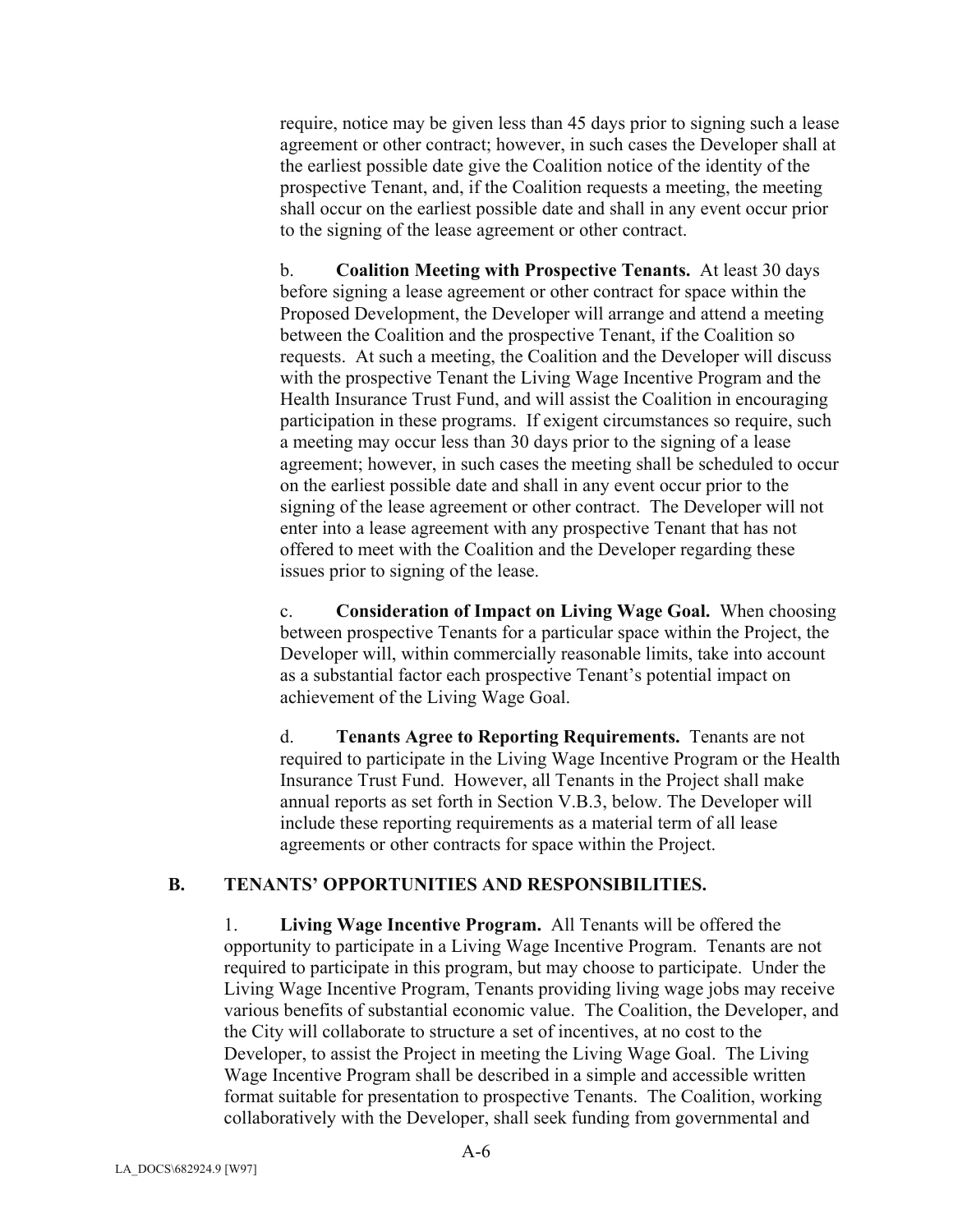private sources to support the incentives and benefits provided in the Living Wage Incentive Program.

2. **Health Insurance Trust Fund.** All Tenants will be offered the opportunity to participate in the Health Insurance Trust Fund. Tenants are not required to participate in this program, but may choose to participate. The Health Insurance Trust Fund, still being established by the City, will provide Tenants with a low-cost method of providing employees with basic health insurance.

3. **Reporting Requirements**. Each Tenant in the Project must annually report to the Developer its number of on-site jobs, the percentage of these jobs that are living wage jobs, and the percentage of these jobs for which employees are provided health insurance by the Tenant. Tenants need not include precise salaries in such reports; rather, with regard to wages, Tenants need only include the number of jobs and the percentage of these jobs that are living wage jobs, as defined in Section V.A.3, above. Such reports shall be filed for any given year or partial year by January 31st of the succeeding year.

**C. TERM.** All provisions and requirements of this Section shall terminate and become ineffective for each Tenant ten years from the date of that Tenant's first annual report submitted pursuant to Section V.B.3, above.

# **VI. LOCAL HIRING AND JOB TRAINING**

**A. PURPOSE.** The purpose of this Section is to facilitate the customized training and employment of targeted job applicants in the Project. Targeted job applicants include, among others, individuals whose residence or place of employment has been displaced by the STAPLES Center project, low-income individuals living within a threemile radius of the Project, and individuals living in low-income areas throughout the City. This Section (1) establishes a mechanism whereby targeted job applicants will receive job training in the precise skills requested by employers in the Project, and (2) establishes a non-exclusive system for referral of targeted job applicants to employers in the Project as jobs become available.

**B. CUSTOMIZED JOB TRAINING PROGRAM.** The First Source Referral System, described below, will coordinate job training programs with appropriate community-based job training organizations. Prior to hiring for living wage jobs within the Project, employers may request specialized job training for applicants they intend to hire, tailored to the employers' particular needs, by contacting the First Source Referral System. The First Source Referral System will then work with appropriate communitybased job training organizations to ensure that these applicants are provided with the requested training.

**C. FIRST SOURCE HIRING POLICY.** Through the First Source Hiring Policy, attached hereto as attachment No. 1, qualified individuals who are targeted for employment opportunities as set forth in Section IV.D of the First Source Hiring Policy will have the opportunity to interview for job openings in the Project. The Developer, Contractors, and Tenants shall participate in the First Source Hiring Policy, attached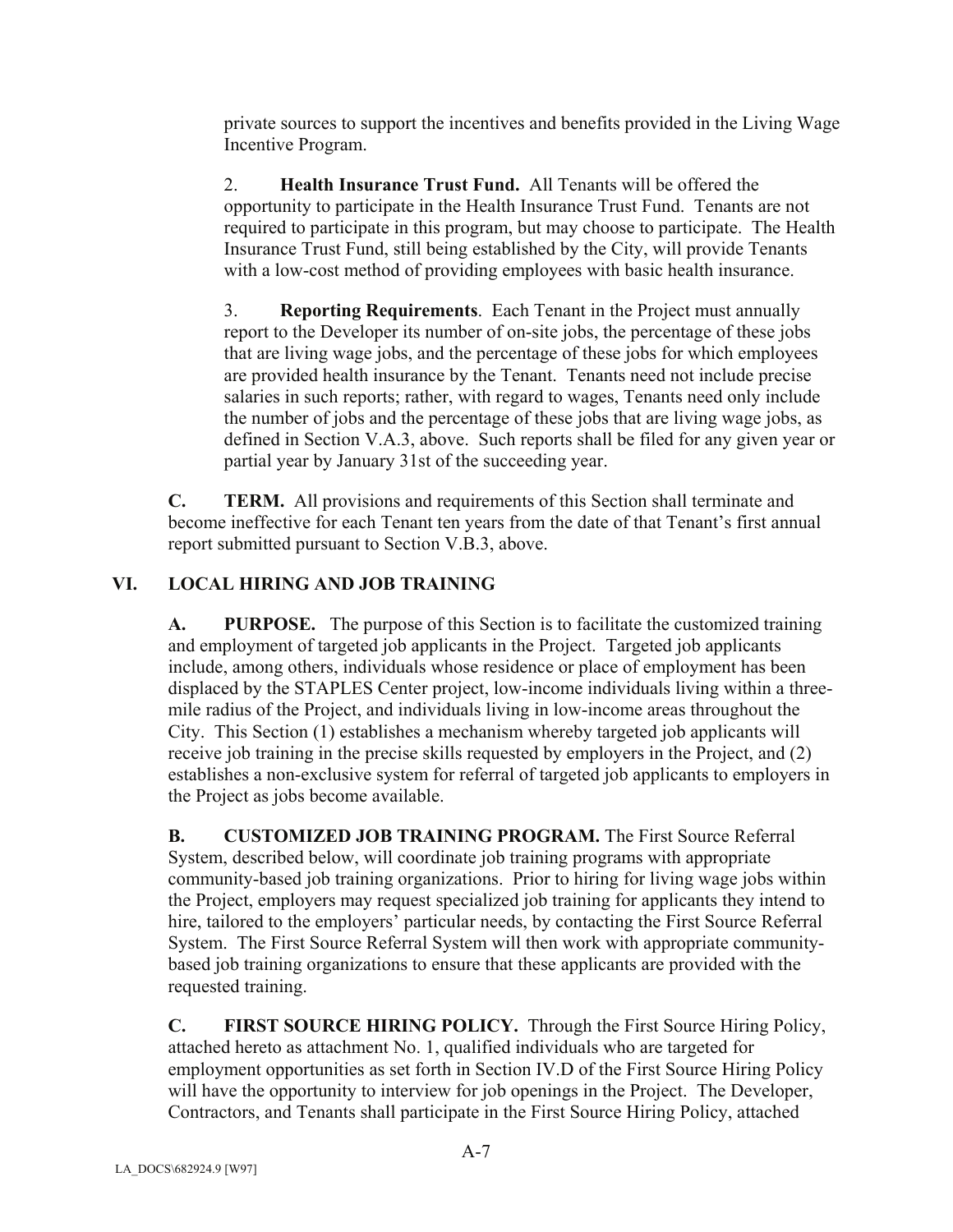hereto as Attachment No. 1. Under the First Source Hiring Policy, the First Source Referral System will promptly refer qualified, trained applicants to employers for available jobs. The Developer, Contractors, and Tenants shall have no responsibility to provide notice of job openings to the First Source Referral System if the First Source Referral System is not fulfilling its obligations under the First Source Hiring Policy. The terms of the First Source Hiring Policy shall be part of any deed, lease, or contract with any prospective Tenant or Contractor.

**D. FIRST SOURCE REFERRAL SYSTEM.** The First Source Referral System, to be established through a joint effort of the Developer and the Coalition, will work with employers and with appropriate community-based job training organizations to provide the referrals described in this Section. The Coalition and the Developer will select a mutually agreeable nonprofit organization to staff and operate the First Source Referral System, as described in the First Source Hiring Policy. The Developer will provide \$100,000 in seed funding to this organization. The Developer will meet and confer with the Coalition regarding the possibility of providing space on site for the First Source Referral System, for the convenience of Tenants and job applicants; provided, however, the Developer may in its sole and absolute discretion determine whether or on what terms it would be willing to provide space for the First Source Referral System. If the First Source Referral System becomes defunct, Employers shall have no responsibility to contact it with regard to job opportunities.

# **VII. SERVICE WORKER RETENTION**

**A. SERVICE CONTRACTOR WORKER RETENTION.** The Developer and its Contractors shall follow the City's Worker Retention Policy as set forth in the Los Angeles Administrative Code, Section 10.36. The City's Worker Retention Policy does not cover individuals who are managerial or supervisory employees, or who are required to possess an occupational license.

**B. WORKER RETENTION FOR HOTEL AND THEATER EMPLOYEES.** 

The Developer agrees that Tenants in hotel and theater components of the Project will follow the City's Worker Retention Policy with regard to all employees, and will require contractors to do the same. The Developer will include these requirements as material terms of all lease agreements or other contracts regarding hotel and/or theater components of the Project.

**C. INCLUSION IN CONTRACTS**. The Developer shall include the requirements of this section as material terms of all contracts with Contractors and with Tenants in hotel and theater components of the Project, with a statement that such inclusion is for the benefit of the Coalition.

### **VIII. RESPONSIBLE CONTRACTING**

**A. DEVELOPER SELECTION OF CONTRACTORS.** The Developer agrees not to retain as a Contractor any business that has been declared not to be a responsible contractor under the City's Contractor Responsibility Program (Los Angeles Administrative Code, Section 10.40.)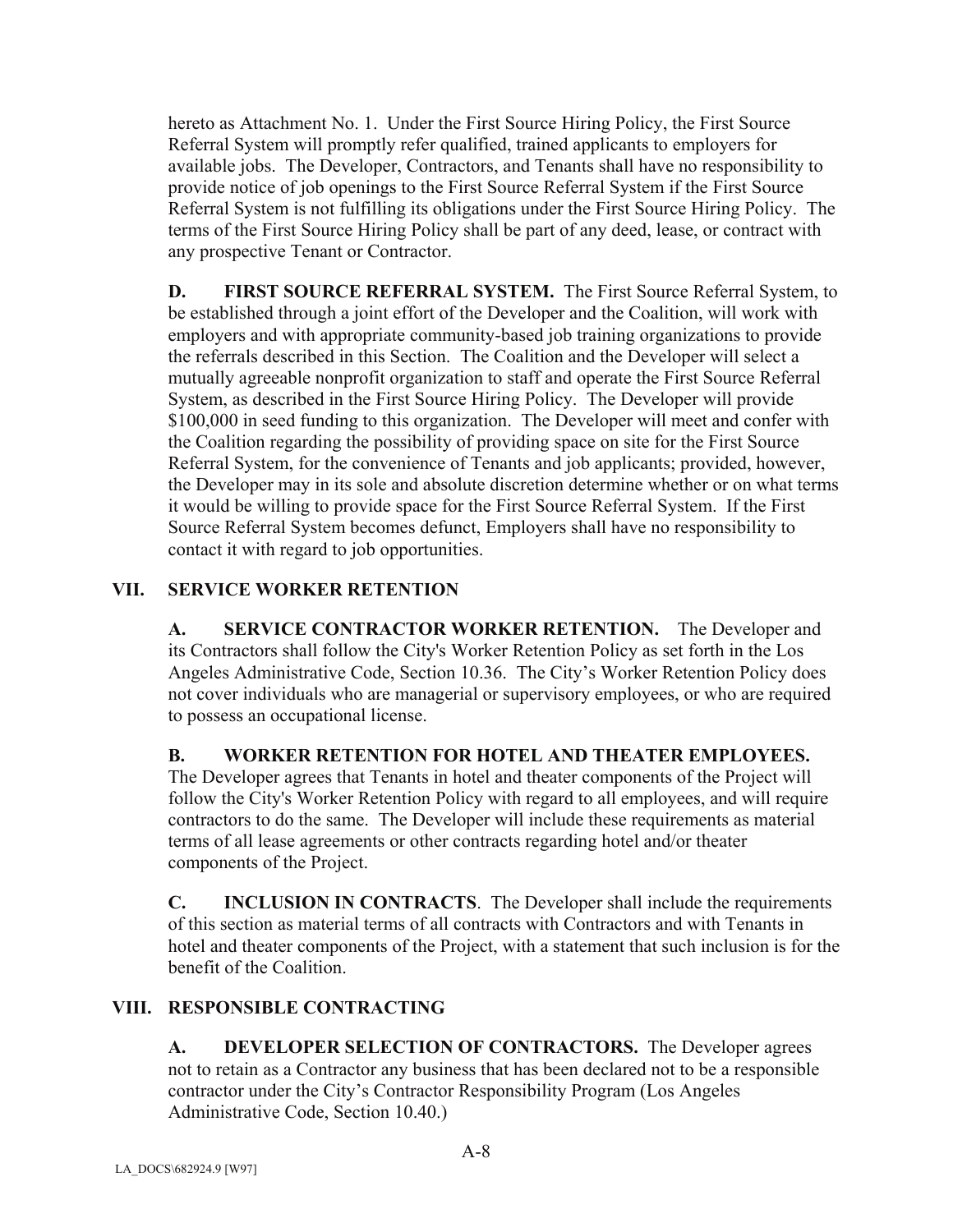**B.** DEVELOPER SELECTION OF TENANTS. The Developer agrees that before entering into or renewing a lease agreement regarding any space over fifteen thousand (15,000) square feet, the Developer shall obtain from any prospective Tenant a written account of whether the prospective Tenant has within the past three years been found by a court, an arbitrator, or an administrative agency to be in violation of labor relations, workplace safety, employment discrimination, or other workplace-related laws. When choosing between prospective Tenants for a particular space within the Project, the Developer will, within commercially reasonable limits, take into account as a substantial factor weighing against a prospective Tenant any findings of violations of workplacerelated laws. In complying with this Section, the Developer shall be entitled to rely on information provided by Tenants, without responsibility to perform independent investigation.

**C. REPORTING REQUIREMENTS**. The Developer will provide an annual report to the Coalition and to the City Council's Community and Economic Development Committee on the percentage of new lease agreements or other contracts regarding use of space within the Project that were entered into with entities reporting violations of workplace-related laws. In compiling this report, Developer shall be entitled to rely on information provided by Tenants and Contractors, without responsibility to perform independent investigation. The report may aggregate information from various End Users, so as not to identify any particular Tenant. This report shall be filed for any given year or partial year by April 30th of the succeeding year, and may be combined with the report regarding living wages, required to be filed by Section V.B.3.

# **IX. AFFORDABLE HOUSING**

**A. PURPOSE**. Developer has included between 500 and 800 housing units as part of the Project. The goal is create an "inclusionary" development; *i.e.* the project will include an affordable housing component (the "Affordable Housing Program") as set forth in this Section.

**B. DEVELOPER AFFORDABLE HOUSING PROGRAM**. This Developer Affordable Housing Program exceeds requirements of state law and the Agency. To further its connection to the surrounding neighborhoods, the Developer proposes to work with community-based housing developers to implement much of the plan.

1. **Percentage Affordable Units.** The Developer shall develop or cause to be developed affordable housing equal to 20% of the units constructed within the Project, as may be adjusted under Section IX.D., below, through joint efforts with community-based organizations to create additional affordable units as provided in Section IX.C, below. The Developer intends to include between 500 and 800 units in the Project; therefore, the Developer's affordable housing commitment would be between 100 and 160 units, as may be adjusted under Section IX.D below.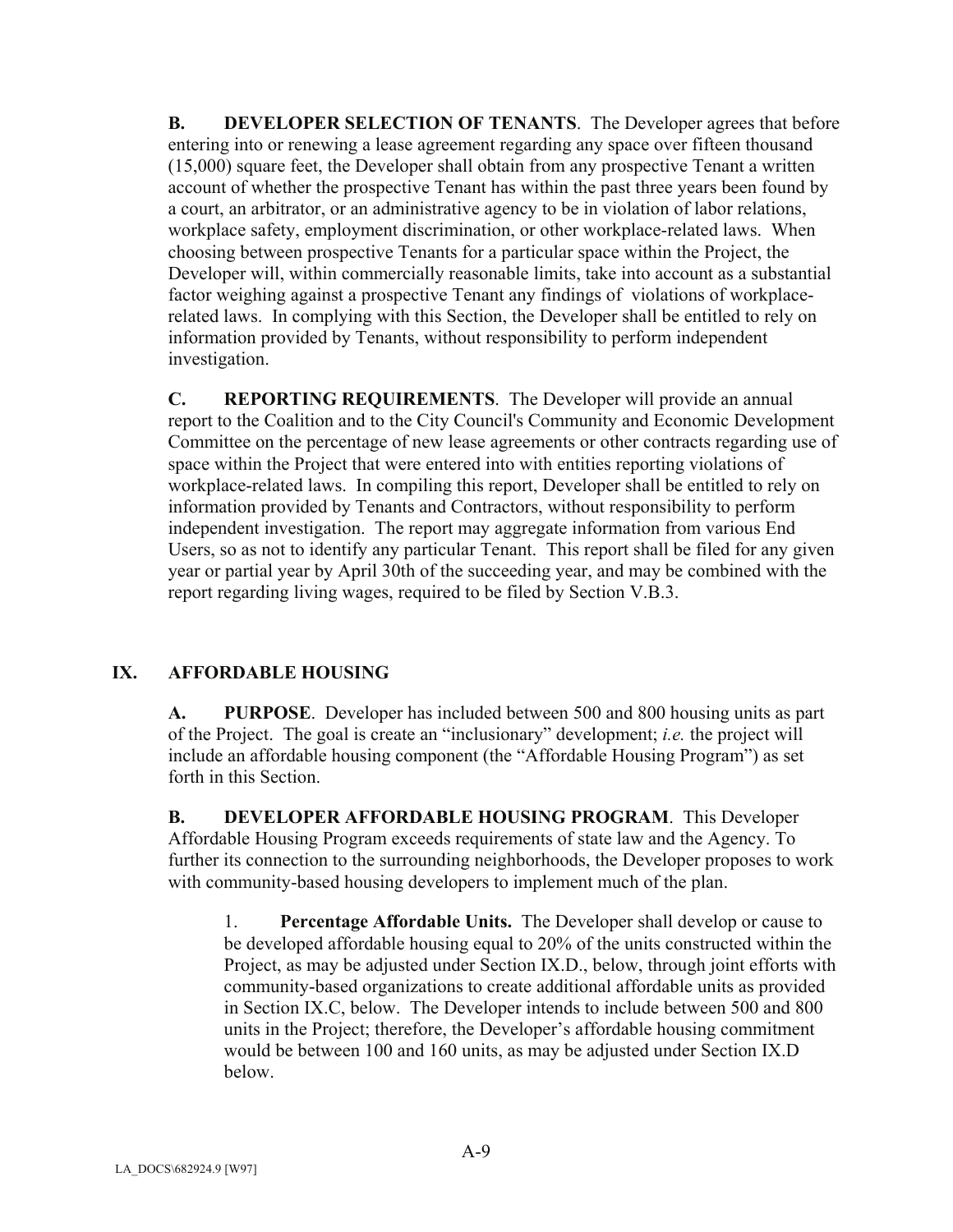2. **Income Targeting** The distribution of affordable units shall be as follows:

a. 30% affordable to families earning zero to 50% of Area Median Income ("AMI");

b. 35% affordable to families earning 51% to 60% of AMI;

c. 35% affordable to families earning 61% to 80% of AMI.

3. **Term of Affordability.** Affordable units will remain affordable for a minimum of 30 years.

4. **Location.** Affordable units may be built within the Project or off-site. Units built off site will be located in redevelopment areas within a three-mile radius from the intersection of  $11<sup>th</sup>$  and Figueroa Streets. To the extent the Agency provides direct financial assistance in the creation of affordable units, 50% of the affordable units shall be constructed within the Project if required by the Agency.

5. **Unit and Project Type.** Given the high density of the proposed on-site high-rise housing, any inclusionary units within the Project will be two-bedroom units. Three- and four-bedroom units may be developed at offsite locations that are more appropriate to accommodate larger units and families. In connection with any off-site affordable units, Developer shall give priority consideration to creation of projects suitable for families in terms of unit size, location, and proximity to family-serving uses and services.

6. **Relocated Persons.** To the extent allowed by law, priority shall be given to selecting persons relocated in connection with the development of the STAPLES Center to be tenants in any affordable units created under this Section IX. Notice of availability of affordable units shall be given to such relocated persons as set forth in Section X.D.

7. **Public Participation and Assistance.** Nothing herein shall limit the right of the Developer to seek or obtain funding or assistance from any federal, state or local governmental entity or any non-profit organization in connection with the creation or rehabilitation of affordable units.

# **C. COOPERATIVE DEVELOPMENT WITH COMMUNITY BASED ORGANIZATIONS**

1. **Purpose**. In addition to development of affordable housing on-site or offsite, Developer shall work cooperatively with community based organizations to in an effort to provide additional affordable housing units. The goal of this program is to identify affordable housing infill development opportunities within a 1.5-mile radius of Figueroa and  $11<sup>th</sup>$  Street and to affiliate with well-established non-profit affordable housing development corporations in the area.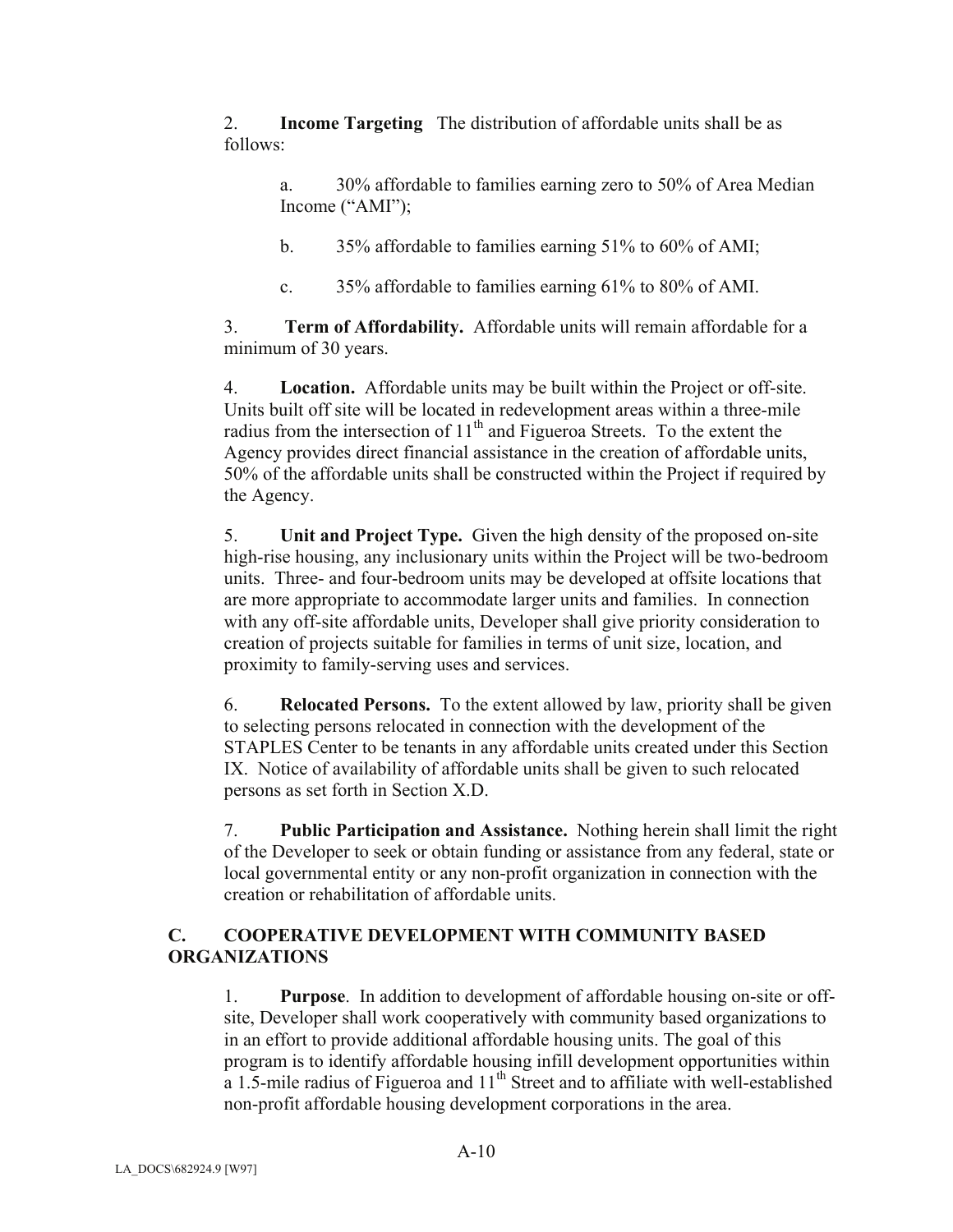2. **Interest Free Loans.** As "seed money" for affordable housing development, within 2 years after receiving final entitlement approvals for the Project, Developer will provide interest-free loans in the aggregate amount not to exceed \$650,000 to one or more non-profit housing developers that are active in the Figueroa Corridor area and are identified in the Section VI.D.3, below, or are mutually agreed upon by the Developer and the Coalition. Repayment of principal repayment shall be due in full within three (3) years from the date the loan is made. Provided that the loan or loans have been timely repaid, such repaid amounts may be loaned again to one or more non-profit housing developers; however, it is understood that all loans will be repaid within six (6) years from the date the first loan was made. In addition, the loans shall be on such other commercially reasonable terms consistent with the purposes of this Section IX.C.

3. **Prequalified Non-Profit Development Corporations.** The following non-profit community based organizations are eligible to seek to participate in this cooperative program:

- a. Esperanza Development Corporation Sister Diane Donoghue
- b. 1010 Hope Development Corporation DarEll Weist
- c. Pueblo Development Corporation- Carmela Lacayo
- d. Pico Union Development Corporation Gloria Farias

4. **Use of Program Funds.** The interest free loans may be used by the selected organizations for the following purposes:

a. Land acquisition/option/due diligence.

b. To focus on existing buildings to substantially rehabilitate or to acquire small infill sites capable of supporting approximately 40 or more units.

- c. Entitlement and design feasibility studies.
- d. Financial analysis and predevelopment studies.
- e. Funding applications and initial legal expenses.

f. Other expenses reasonably approved by Developer to secure full funding agreements

### **5. Project Selection Process**

a. Within 90 days following Project approvals, Developer will meet and confer with principals of each non-profit listed in Section IX.C.3, above to gain a comprehensive understanding of the capabilities and capacity of each organization and ability to obtain financing support.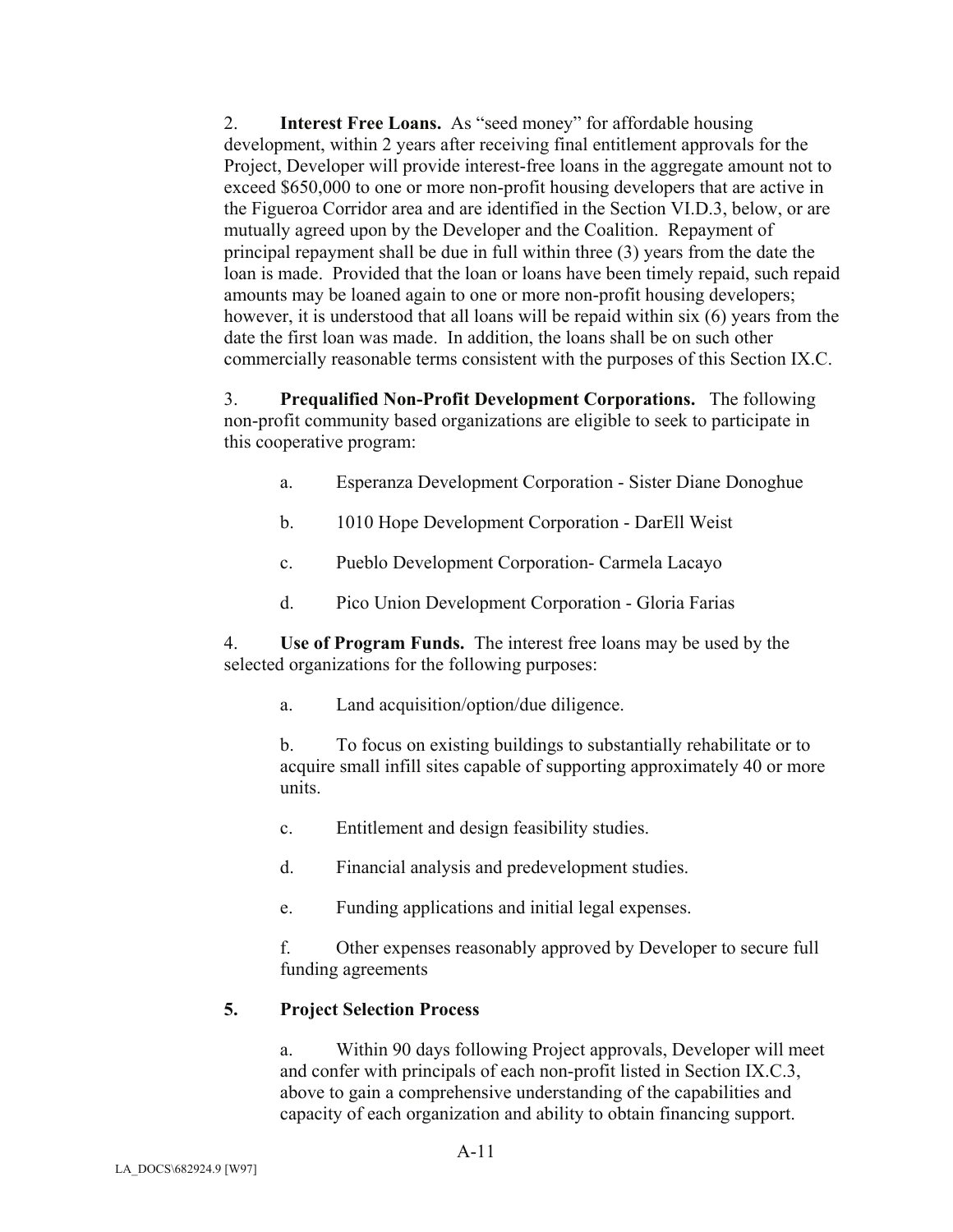b. Within 6 months following Project approvals, Developer will request proposals from each non-profit organization, which may include one or more prospective sites and use best efforts to identify one or more projects to pursue.

c. Developer shall consult with and seek the input of the Coalition in the selection of the nonprofit housing developer or developers. Developer shall enter into a loan agreement with any selected nonprofit housing developer to provide the interest free loan as set forth in this Section IX.C.

**D. ADJUSTMENTS TO AFFORDABLE HOUSING UNITS**. The assistance provided by Developer under Section IX.C may result in production of affordable units substantially in excess of 20%. Further, the Coalition has a goal of at least 25% affordable units. Therefore, for every two units of affordable housing (including both rehabilitation or new construction) created by the non-profit developer or developers with the assistance of Developer under Section IX.C in excess of 25%, Developer shall receive a credit of one unit toward Developer's obligation to create affordable housing units; provided, however, that Developer's overall obligation for affordable housing units shall not be less than 15% due to any such reduction.

In the event that no affordable units are created under the cooperative program established in Section IX.C, above, through no fault of the Developer and the Developer is unable to recoup all or a portion of the loan or loans, the Developer's obligation to create affordable units shall be reduced by one unit for each \$10,000 of unrecouped loans; provided, however that Developer's overall obligation for affordable housing units shall not be less than 15% of the housing due to any such reduction.

# **X. RELOCATED FAMILIES**

**A. PURPOSE.** The purpose of this Section is to address problems that may be faced by families that were relocated by the Agency in connection with the development of the STAPLES Center. Many such families can no longer afford their current housing due to the expiration of the relocation assistance provided by the Agency.

**B. MEET AND CONFER.** The Developer agrees to meet and confer with the Coalition, City Councilmembers, Agency board and staff, and other City staff in effort to seek and obtain permanent affordable housing for families relocated in connection with the development of the STAPLES Center. Meetings with the Coalition shall be held quarterly, or less frequently if mutually agreed by the Coalition and the Developer. Meetings with City Councilmembers, Agency board and staff, and other City staff will be held as necessary. The Developer's responsibilities under this section will terminate five years from the effective date of the Cooperation Agreement.

**C. ASSISTANCE.** The Developer will generally assist the Coalition to seek and obtain permanent affordable housing for relocated families. Developer will speak in favor of such efforts at least two appropriate public meetings and hearings when requested to do so by the Coalition. The Developer will use commercially reasonable efforts to provide technical assistance to the Coalition.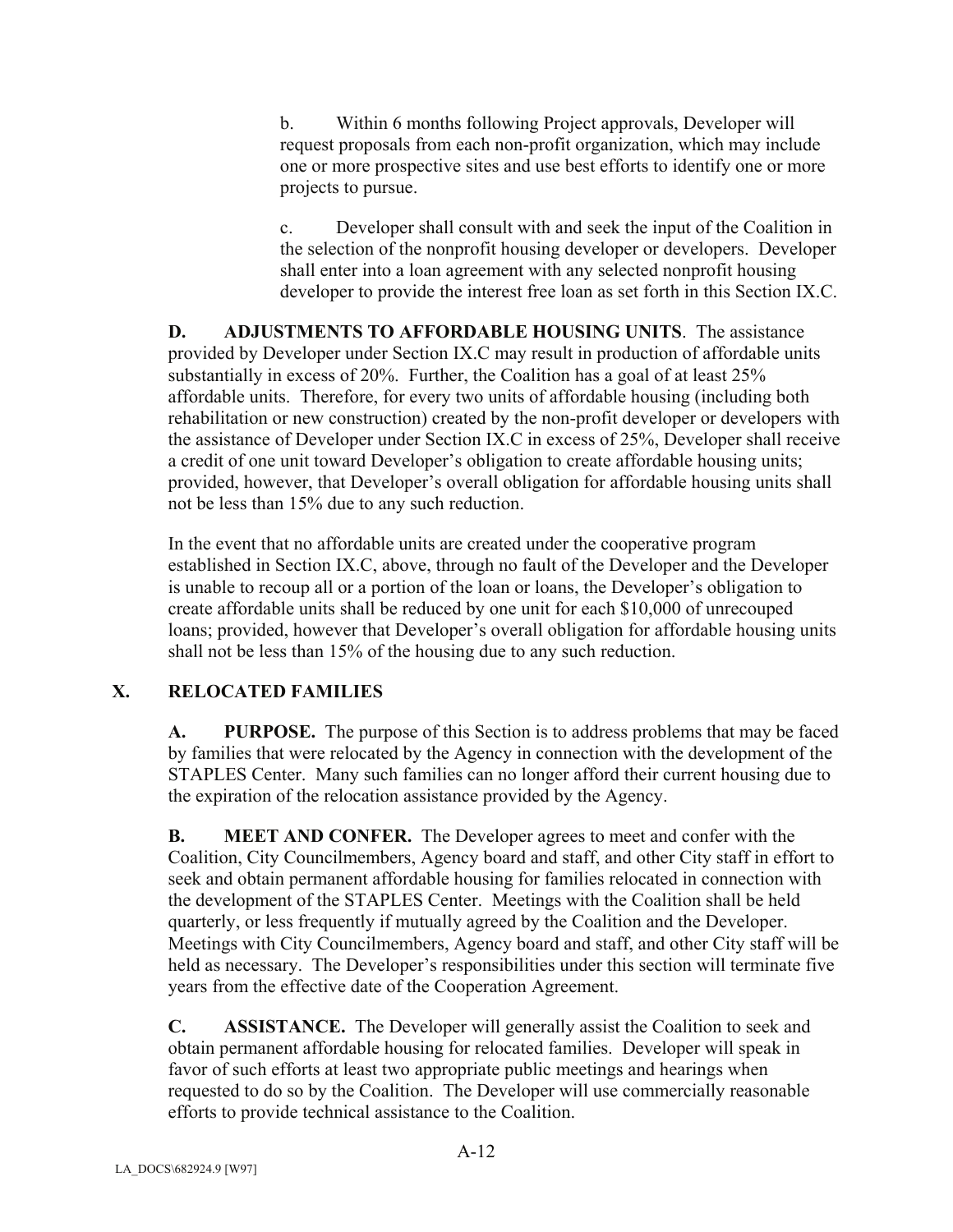**D.** NOTICE OF AVAILABILITY. For a period of three years, Developer shall use good faith efforts to cause the Agency to give, to the fullest extent allowed by law, 30 days notice of availability of affordable units created by the Project to persons relocated in connection with construction of STAPLES Center and to provide such relocated persons the first opportunity to apply as potential tenants. Persons eligible for such notice shall be relocated persons who are not tenants in a permanent affordable housing project and who otherwise meet income and other requirements for affordable housing.

**E.** TIMING. Permanent affordable housing for relocated families is an urgent matter and, therefore, time is of the essence. Consequently, Developer's obligations under this Section X, shall begin within five days following execution of the Settlement Agreement.

# **XI. COALITION ADVISORY COMMITTEE**

To assist with implementation of this Community Benefits Program, address environmental concerns and facilitate an ongoing dialogue between the Coalition and the Developer, the Coalition and the Developer shall establish a working group of representatives of the Coalition and the Developer, known as the Advisory Committee. This Advisory Committee shall meet quarterly, unless it is mutually agreed that less frequent meetings are appropriate. Among other issues, the Developer shall seek the input of the Advisory Committee in the Developer's preparation of the construction management plan, the traffic management plan, the waste management plan and the neighborhood traffic protection plan. In addition, the Developer shall seek the input of the Advisory Committee in a effort to develop and implement potential solutions to other environmental concerns, including without limitation, pedestrian safety, air quality and green building principles.

### **XII. GENERAL PROVISIONS**

**A. SEVERABILITY CLAUSE**. If any term, provision, covenant, or condition of this Community Benefits Program is held by a court of competent jurisdiction to be invalid, void, or unenforceable, the remainder of the provisions shall continue in full force and effect.

**B. Material Terms.** All provisions and attachments of this Community Benefits Program are material terms of this Community Benefits Program.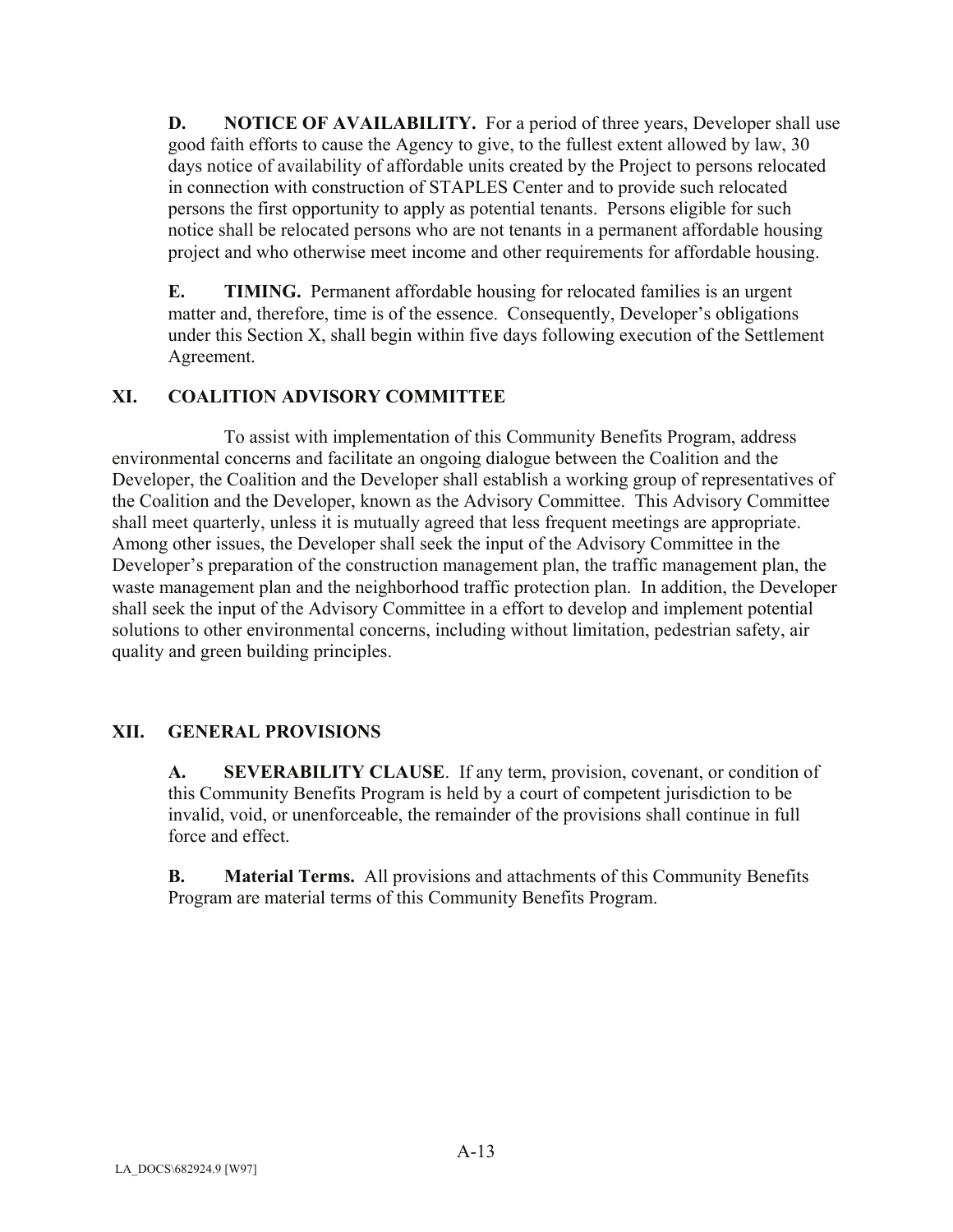# Attachment 1

#### FIRST SOURCE HIRING POLICY

#### **SECTION I. PURPOSE**.

The purpose of this First Source Hiring Policy is to facilitate the employment of targeted job applicants by employers in the Los Angeles Sports and Entertainment District. It is a goal of this First Source Hiring Policy that the First Source Referral System contemplated herein will benefit employers in the project by providing a pool of qualified job applicants whose job training has been specifically tailored to the needs of employers in the project through a nonexclusive referral system.

### **SECTION II. DEFINITIONS.**

As used in this policy, the following capitalized terms shall have the following meanings. All definitions include both the singular and plural form.

"City" shall mean the City of Los Angeles and any of its departments

and/or agencies.

 "Developer" shall mean the L.A. Arena Land Company and Flower Holdings, LLC. and their Transferees.

"Project" shall mean the Los Angeles Sports and Entertainment District.

 "Employer" shall mean a business or nonprofit corporation that conducts any portion of its operations within the Project; provided, however, this First Source Hiring Policy shall only apply to any such portion of operations within the Project.. Employer includes but is not limited to lessees, landowners, and businesses performing contracts on location at the Project. All "Employers" are "Covered Entities," as defined above.

 "First Source Referral System" shall mean the system developed and operated to implement this First Source Hiring Policy, and the nonprofit organization operating it.

"Low-Income Individual" shall mean an individual whose household income is no greater than 80% of the median income for the Standard Metropolitan Statistical Area.

"Targeted Job Applicants" shall mean job applicants described in Section

IV.D, below.

 "Transferee" shall mean a person or entity that acquires a fee simple interest or a ground lease from the Developer for the purpose of developing all or any portion of the Proposed Development.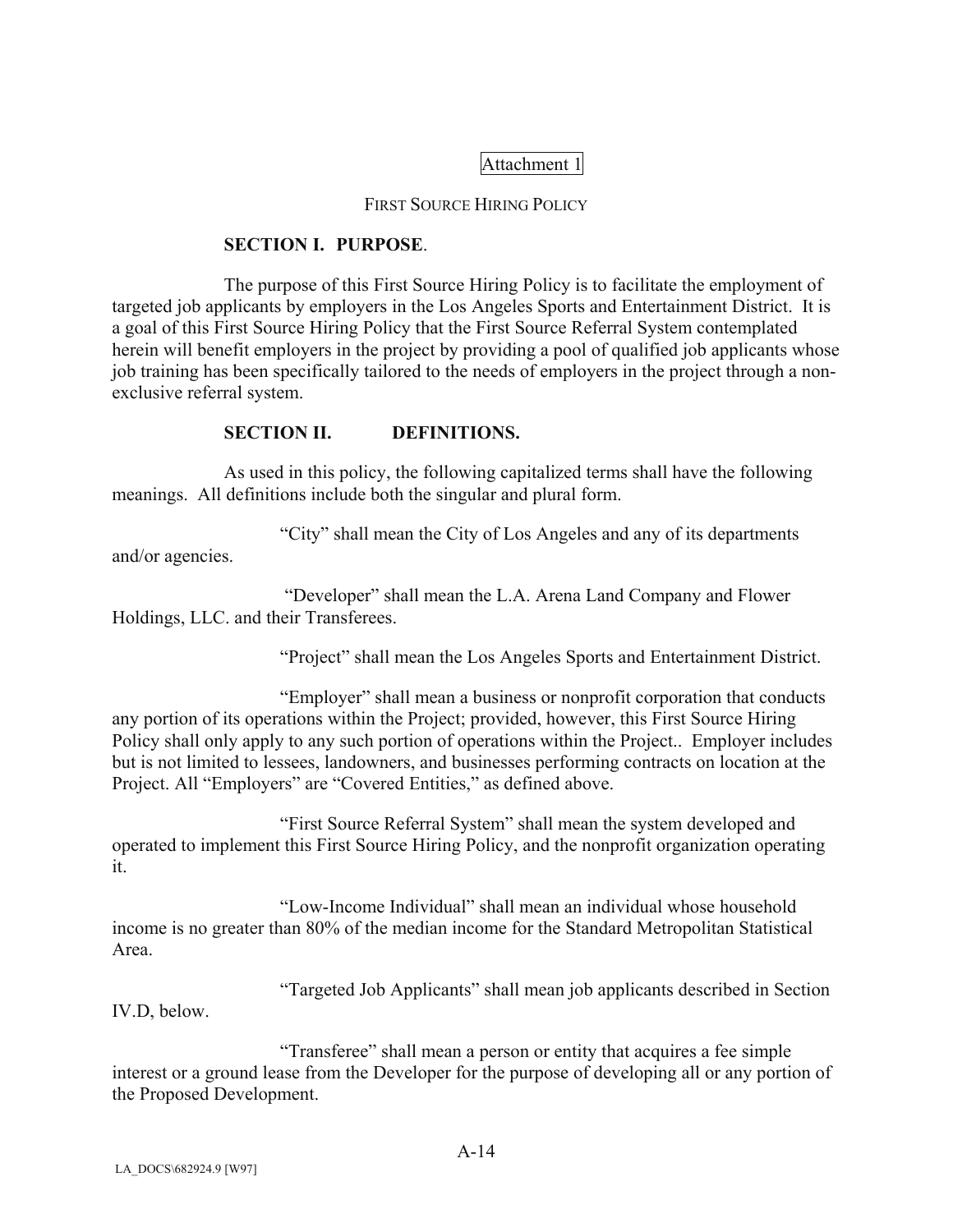#### **SECTION III. EMPLOYER RESPONSIBILITIES**

 **A. Coverage.** This First Source Hiring Policy shall apply to hiring by Employers for all jobs for which the work site is located within the Project, except for jobs for which hiring procedures are governed by a collective bargaining agreement which conflicts with this First Source Hiring Policy.

 **B. Long-Range Planning.** Within a reasonable time after the information is available following execution by of a lease by Developer and Employer for space within the Project, the Employer shall provide to the First Source Referral System regarding the approximate number and type of jobs that will need to be filled and the basic qualifications necessary.

### **C. Hiring process.**

 **(1) Notification of job opportunities**. Prior to hiring for any job for which the job site will be in the Project, the Employer will notify the First Source Referral System of available job openings and provide a description of job responsibilities and qualifications, including expectations, salary, work schedule, duration of employment, required standard of appearance, and any special requirements (e.g. language skills, drivers' license, etc.). Job qualifications shall be limited to skills directly related to performance of job duties, in the reasonable discretion of the Employer.

 **(2) Referrals.** The First Source Referral System will, as quickly as possible, refer to the Employer Targeted Job Applicants who meet the Employer's qualifications. The First Source Referral System will also, as quickly as possible, provide to the Employer an estimate of the number of qualified applicants it will refer.

 **(3) Hiring**. The Employer may at all times consider applicants referred or recruited through any source. When making initial hires for the commencement of the Employer's operations in the Project, the Employer will hire only Targeted Job Applicants for a three-week period following the notification of job opportunities described in subparagraph III.C.1, above. When making hires after the commencement of operations in the Project, the Employer will hire only Targeted Job Applicants for a five-day period following the notification of job opportunities. During such periods Employers may hire Targeted Job Applicants recruited or referred through any source. During such periods Employers will use normal hiring practices, including interviews, to consider all applicants referred by the First Source Referral System. After such periods Employers shall make good-faith efforts to hire Targeted Job Applicants, but may hire any applicant recruited or referred through any source.

**E.** Goal. Any Employer who has filled more than 50% of jobs available either during a particular six-month period with Targeted Job Applicants (whether referred by the First Source Referral System or not), shall be deemed to be in compliance with this First Source Hiring Policy for all hiring during that six-month period. Any Employer who has complied with remaining provisions of this First Source Hiring Policy is in compliance with this First Source Hiring Policy even it has not met this 50% goal during a particular six-month period.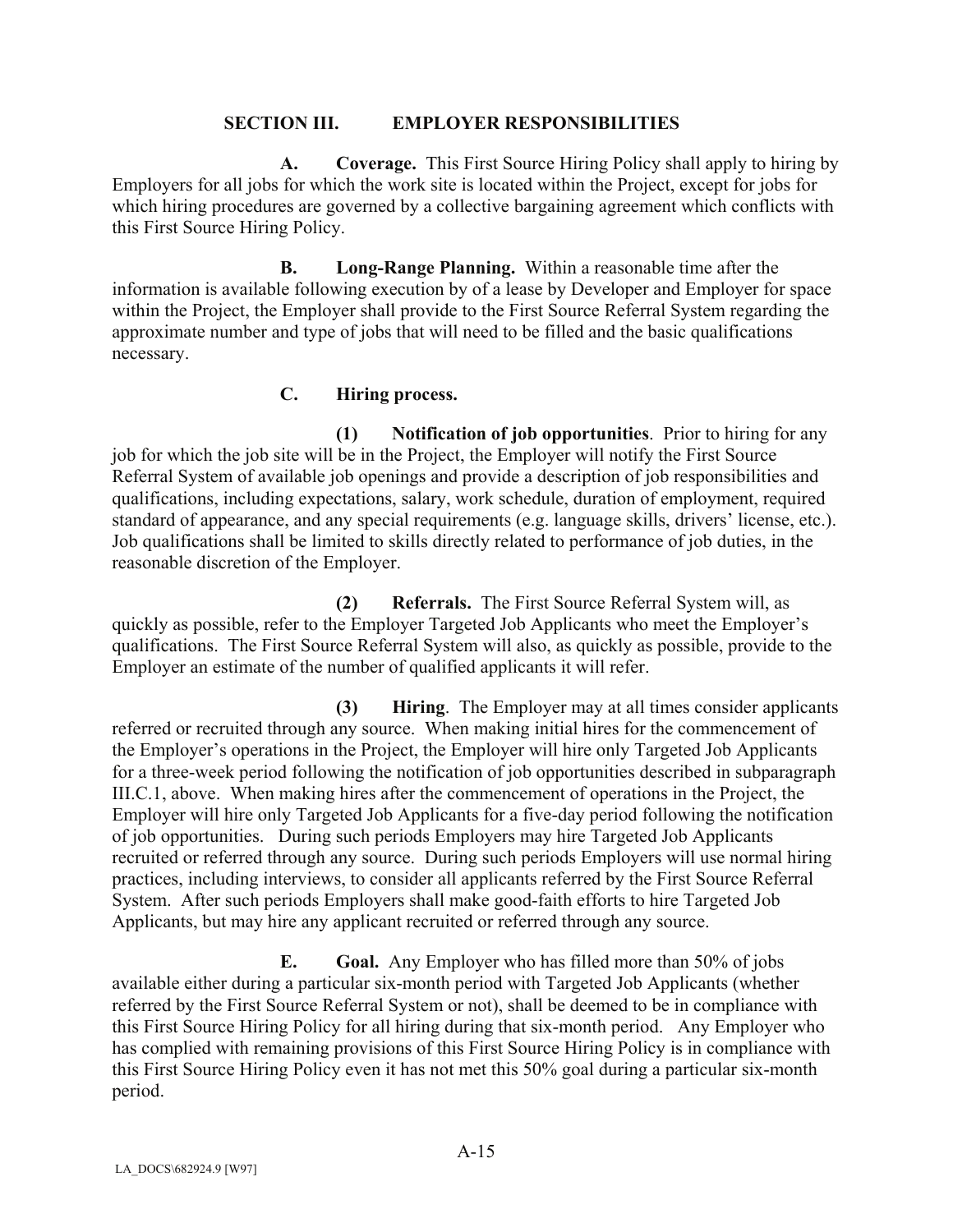**F. No Referral Fees.** Employers shall not be required to pay any fee, cost or expense of the First Source Referral System or any potential employees referred to the Employer by the First Source Referral System in connection with such referral.

# **SECTION IV. RESPONSIBILITIES OF FIRST SOURCE REFERRAL SYSTEM.**

The First Source Referral System will perform the following functions related to this First Source Hiring Policy:

**A**. Receive Employer notification of job openings, immediately initiate recruitment and pre-screening activities, and provide an estimate to Employers of the number of qualified applicants it is likely to refer, as described above.

**B.** Recruit Targeted Job Applicants to create a pool of applicants for jobs who match Employer job specifications.

**C**. Coordinate with various job-training centers.

**D**. Screen and refer Targeted Job Applicants according to qualifications and specific selection criteria submitted by Employers. Targeted Job Applicants shall be referred in the following order:

 **(1) First Priority**: individuals whose residence or place of employment has been displaced by the STAPLES Center project or by the initial construction of the project and Low-Income Individuals living within a one-half-mile radius of the Project.

 **(2) Second Priority**: Low-Income Individuals living within a three-mile radius of the Project.

 **(3) Third Priority:** Low-Income Individuals living in census tracts or zip codes throughout the City for which more than 80% of the households, household income is no greater than 80% of the median household income for the Standard Metropolitan Statistical Area.

**E**. Maintain contact with Employers with respect to Employers' hiring decisions regarding applicants referred by the First Source Referral System.

**F**. Assist Employers with reporting responsibilities as set forth in Section V of this First Source Hiring Policy, below, including but not limited to supplying reporting forms and recognizing Targeted Job Applicants.

**G**. Prepare and submit compliance reports to the City as set forth in Section V of this First Source Hiring Policy, below.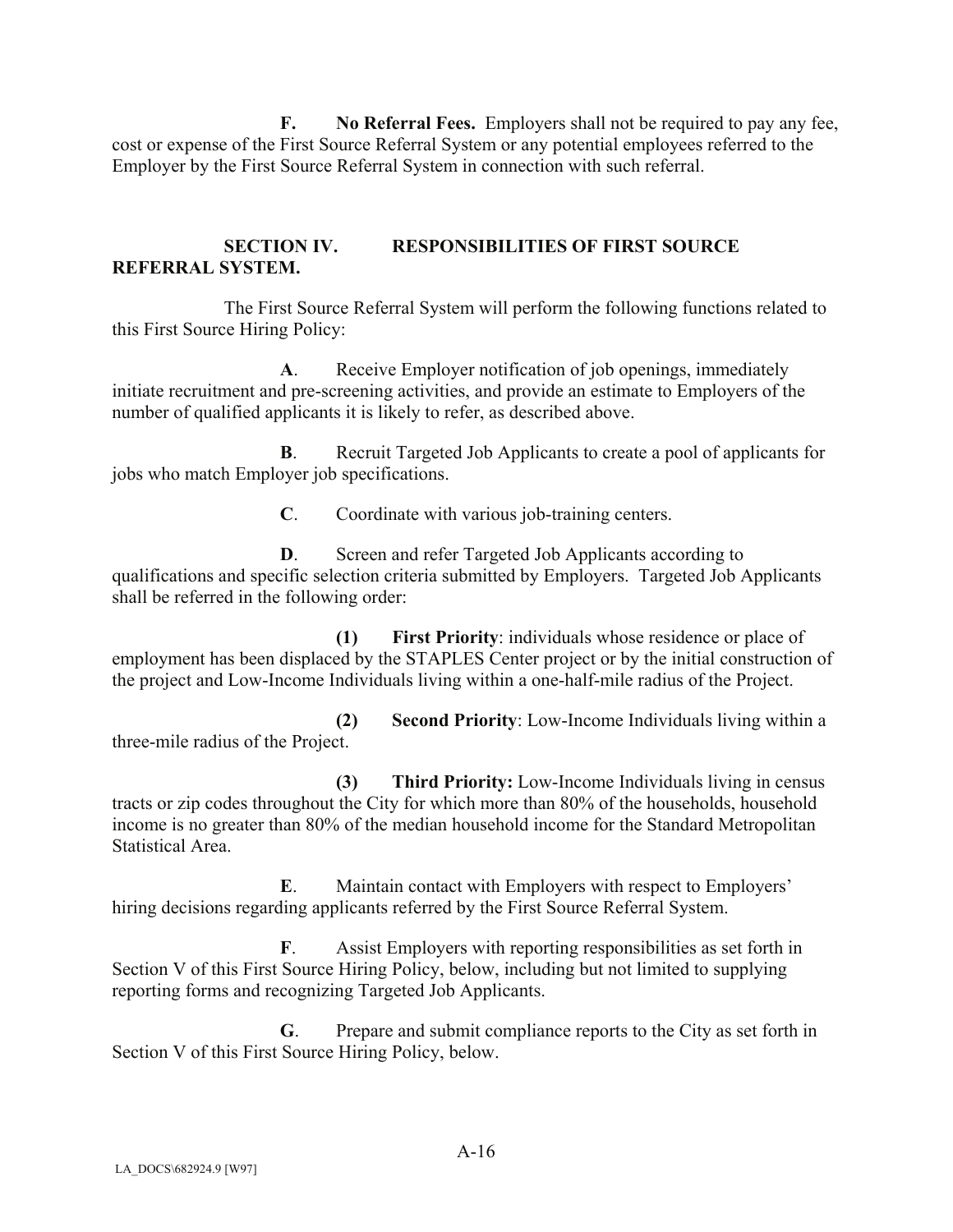### **SECTION V. REPORTING REQUIREMENTS.**

### **A. Reporting Requirements and Recordkeeping.**

 **(1) Reports**. During the time that this First Source Hiring Policy is applicable to any Employer, that Employer shall, on a quarterly basis, notify the First Source Referral System of the number, by job classification, of Targeted Job Applicants hired by the Employer during that, quarter and the total number of employees hired by the Employer during that quarter. The First Source Referral System shall submit annual aggregate reports for all Employers to the City, with a copy to the Coalition, detailing the employment of Targeted Job Applicants in the Project.

 **(2) Recordkeeping.** During the time that this First Source Hiring Policy is applicable to any Employer, that Employer shall retain records sufficient to report compliance with this First Source Hiring Policy, including records of referrals from the First Source Referral System, job applications, and number of Targeted Job Applicants hired. To the extent allowed by law, and upon reasonable notice, these records shall be made available to the City for inspection upon request. Records may be redacted so that individuals are not identified by name and so that other confidential information is excluded.

 **(3) Failure to Meet Goal.** In the event an Employer has not met the 50% goal during a particular six-month period, the City may require the Employer to provide reasons it has not met the goal and the City may determine whether the Employer has nonetheless adhered to this Policy.

### **SECTION VI. GENERAL PROVISIONS.**

 **A. Term.** This First Source Hiring Policy shall be effective with regard to any particular Employer until five years from the date that Employer commenced operations within the Project.

**B.** Meet & Confer, Enforcement. If the Coalition, the First Source Referral System, or the City believes that an Employer is not complying with this First Source Hiring Policy, then the Coalition, the First Source Referral System, the City, and the Employer shall meet and confer in a good faith attempt to resolve the issue. If the issue is not resolved through the meet and confer process within a reasonable period of time, the City may enforce the First Source Hiring Policy against the Developer as a term of any agreement between the City and the Developer into which the First Source Hiring Policy has been incorporated.

### **B. Miscellaneous.**

 **(1) Compliance with State and Federal Law.** This First Source Hiring Policy shall only be enforced to the extent that it is consistent with the laws of the State of California and the United States. If any provision of this First Source Hiring Policy is held by a court of law to be in conflict with state or federal law, the applicable law shall prevail over the terms of this First Source Hiring Policy, and the conflicting provisions of this First Source Hiring Policy shall not be enforceable.